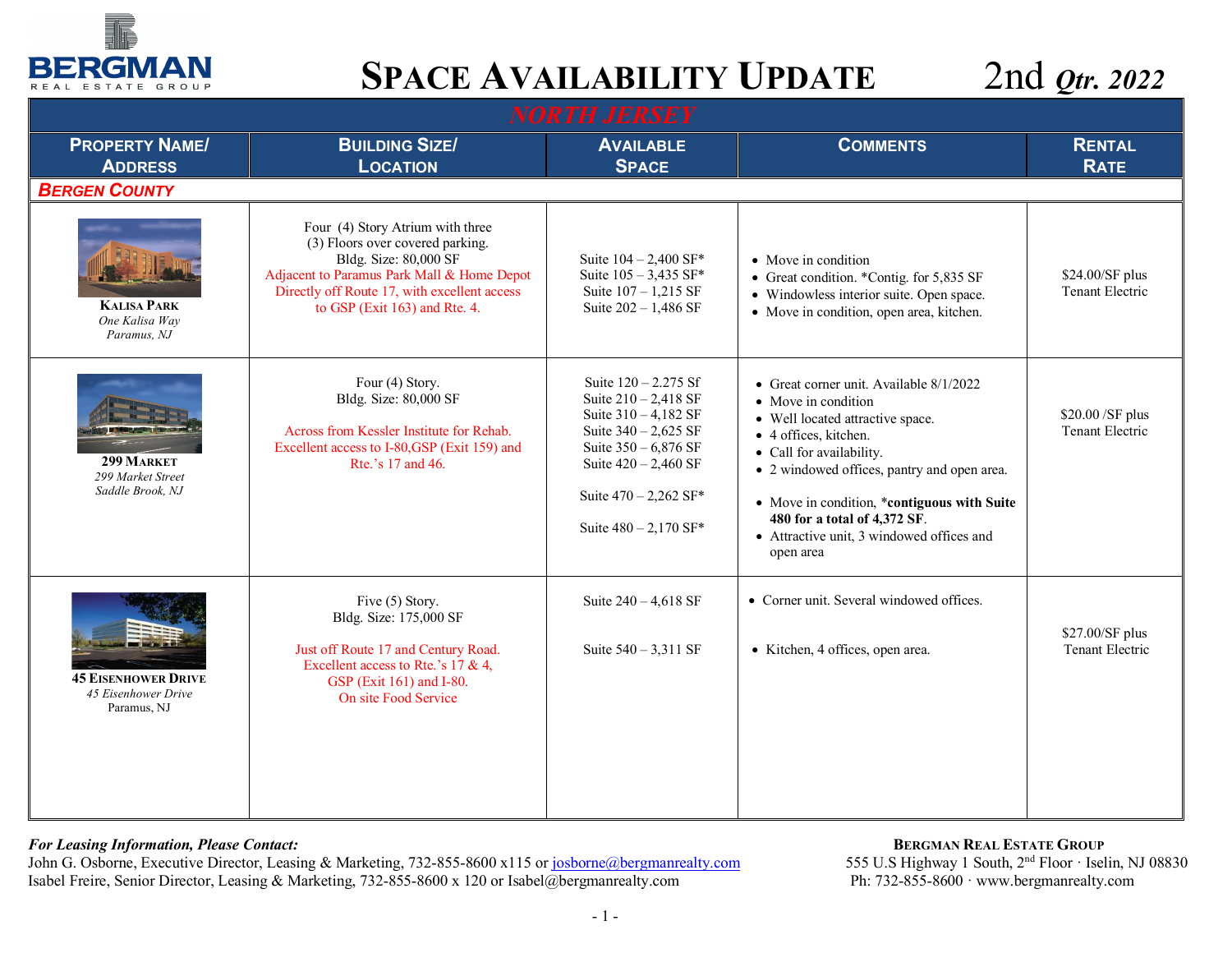



| <b>PROPERTY NAME/</b>                                                   | <b>BUILDING SIZE/</b>                                                                                                                                               | <b>AVAILABLE</b>                                                                                                                                                                                                        | <b>COMMENTS</b>                                                                                                                                                                                                                                                                                                                                         | <b>RENTAL</b>                      |
|-------------------------------------------------------------------------|---------------------------------------------------------------------------------------------------------------------------------------------------------------------|-------------------------------------------------------------------------------------------------------------------------------------------------------------------------------------------------------------------------|---------------------------------------------------------------------------------------------------------------------------------------------------------------------------------------------------------------------------------------------------------------------------------------------------------------------------------------------------------|------------------------------------|
| <b>ADDRESS</b>                                                          | <b>LOCATION</b>                                                                                                                                                     | <b>SPACE</b>                                                                                                                                                                                                            |                                                                                                                                                                                                                                                                                                                                                         | <b>RATE</b>                        |
| <b>BERGEN COUNTY CONTINUED</b>                                          |                                                                                                                                                                     |                                                                                                                                                                                                                         |                                                                                                                                                                                                                                                                                                                                                         |                                    |
|                                                                         | Five (5) Story.<br>Bldg. Size: 218,000 SF                                                                                                                           | <b>Second Floor</b><br>Suite $115 - 4,938$ SF<br>Suite 230 - 8,314 SF                                                                                                                                                   | • Nice small unit.<br>$\bullet$ Build to suit. $-$ Spiral staircase connects to<br>3 <sup>rd</sup> Floor vacancy.                                                                                                                                                                                                                                       | \$25.00/SF plus Tenant<br>Electric |
| <b>365 WEST PASSAIC</b><br>365 West Passaic Street<br>Rochelle Park, NJ | Direct access to Rt 4 and 17. Adjacent to Garden<br>State Plaza Mall.                                                                                               | Suite $240 - 5,574$ SF<br><b>Third Floor</b><br>Suite 310 - 13,428 SF<br>Suite $320 - 3,918$ SF                                                                                                                         | • 6 offices, open area<br>$\bullet$ Raw - Available<br>$\bullet$ Raw - Available                                                                                                                                                                                                                                                                        |                                    |
|                                                                         | <b>NEW CAFÉ &amp; RENOVATED LOBBY</b><br>& COMMON AREAS                                                                                                             | Fourth<br>Suite 435 - 12,398 SF<br>Fifth<br>Suite $500 - 2,036$ SF<br>Suite 520 - 8,199 SF *<br>Suite 530 - 5.878 SF*                                                                                                   | • 27 offices, conf. rooms. Corner unit.<br>Divisible to 3,373 SF.<br>• 2 windowed offices and open area.<br>• Divisible.<br>• Available immediately.                                                                                                                                                                                                    |                                    |
| 201 WEST PASSAIC<br>201 West Passaic Street<br>Rochelle Park, NJ        | Four (4) Story.<br>Bldg. Size: 65,000 SF<br>New Acquisition 2020<br>Direct access to Rt 4 and 17. Adjacent to Garden<br>State Plaza Mall.<br><b>NEWLY RENOVATED</b> | <b>Second Floor</b><br>Suite 201-3,641 SF*<br>Suite $202 - 3,707$ SF*<br><b>Third Floor</b><br>Suite 303 - 3,334 SF*<br>Suite 303A - 1,543 SF*<br><b>Fourth Floor</b><br>Suite $400 - 2,882$ SF*<br>Suite 401-2,804 SF* | • Corner unit, 3 offices, kitchen, conf room<br>• 5 offices, conf. room<br>* May combine with suites 201, 202 for<br>7,348 SF.<br>• 5 windowed offices, corner unit<br>** May combine with suites 303 and 303A<br>for 4,877 SF.<br>• 7 offices, large conf. room<br>• 7 offices, corner unit<br>** May combine with suites 400 and 401 for<br>5,686 SF. | \$24.00/SF plus<br>Tenant Electric |

### *For Leasing Information, Please Contact:* $\qquad \qquad$  **<b>BERGMAN REAL ESTATE GROUP**

John G. Osborne, Executive Director, Leasing & Marketing, 732-855-8600 x115 or josborne@bergmanrealty.com 555 U.S Highway 1 South, 2<sup>nd</sup> Floor · Iselin, N<br>Isabel Freire, Senior Director, Leasing & Marketing, 732-855-8600 x Isabel Freire, Senior Director, Leasing & Marketing, 732-855-8600 x 120 or Isabel@bergmanrealty.com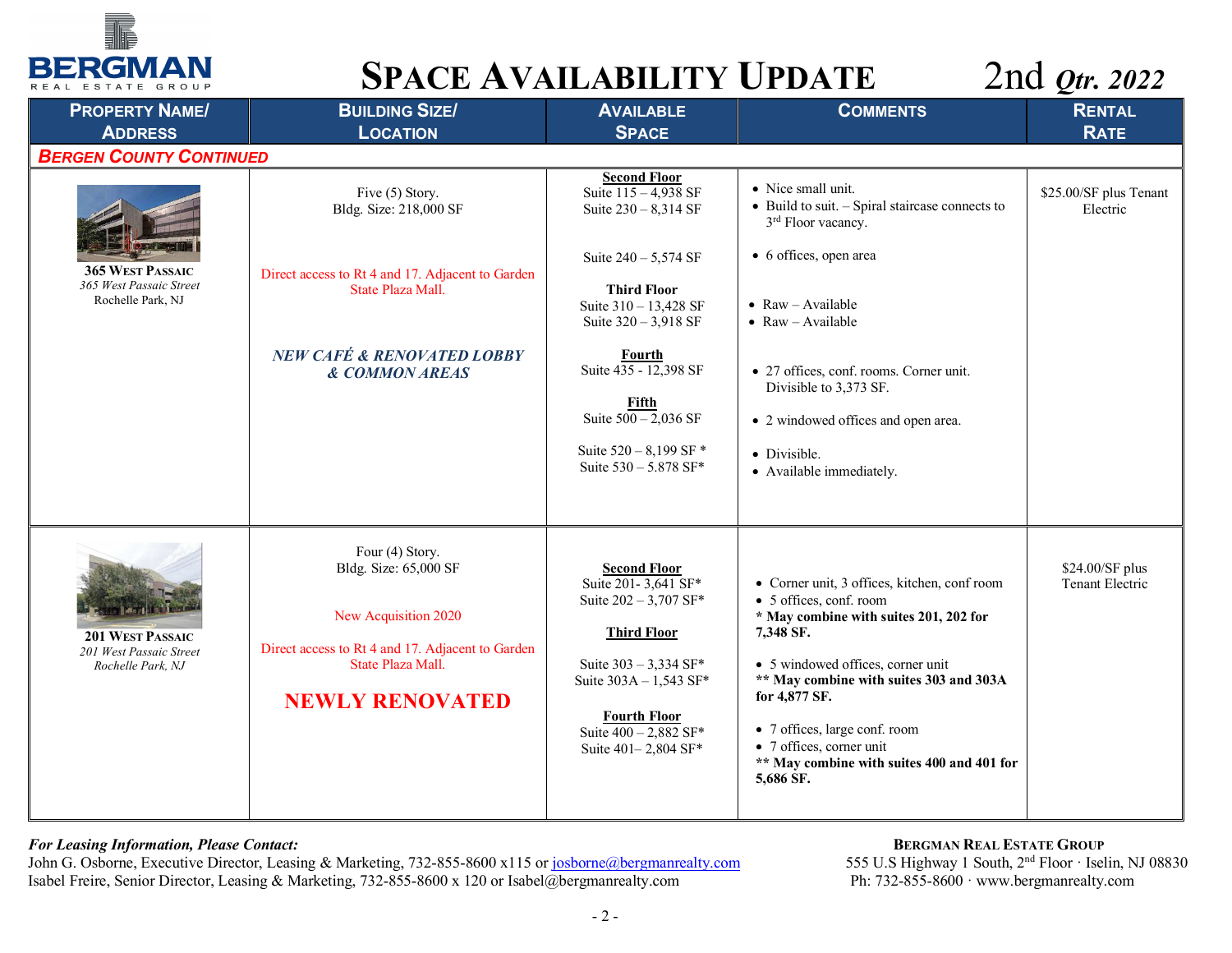



| <b>PROPERTY NAME/</b><br><b>ADDRESS</b>                                | <b>BUILDING SIZE/</b><br><b>LOCATION</b>                                                                                                                                                                                 | <b>AVAILABLE</b><br><b>SPACE</b>                                                                                                                                                                      | <b>COMMENTS</b>                                                                                                                                                                                                                                                                                                                                                                                                                                                                 | <b>RENTAL</b><br><b>RATE</b>       |
|------------------------------------------------------------------------|--------------------------------------------------------------------------------------------------------------------------------------------------------------------------------------------------------------------------|-------------------------------------------------------------------------------------------------------------------------------------------------------------------------------------------------------|---------------------------------------------------------------------------------------------------------------------------------------------------------------------------------------------------------------------------------------------------------------------------------------------------------------------------------------------------------------------------------------------------------------------------------------------------------------------------------|------------------------------------|
| <b>Essex County</b>                                                    |                                                                                                                                                                                                                          |                                                                                                                                                                                                       |                                                                                                                                                                                                                                                                                                                                                                                                                                                                                 |                                    |
| <b>AIRPORT EXECUTIVE CENTER</b><br>155 Passaic Avenue<br>Fairfield, NJ | Four (4) Story Atrium.<br>Bldg. Size: 88,000 SF<br>Adjacent to Essex County Airport.<br>Excellent access to Rte.'s 46 & 23,<br>I-80 and I-280 via Passaic Avenue<br><b>Exterior Building Signage Rights</b><br>Available | Suite 110 - 1,119 SF*<br>Suite 120 - 2,086 SF*<br>Suite $130 - 2,291$ SF*<br>Suite 150 - 7,458 SF*<br>Suite 170 - 3,583 SF<br>Suite $210 - 16,231$<br>Suite 300 - 12,112 SF<br>Suite $340 - 2,821$ SF | • Three private offices, nice layout.<br>• Three windowed offices and conference<br>room.<br>• Nice attractive unit, move in condition.<br>• Double corner suite with loading door<br>exit/entrance. Divisible. *May combine<br>suites 110, 120, 130 & 170 to 12,954 sf.<br>• Corner suite. Great window line.<br>• Airport views, divisible.<br>• Move in condition, airport views. Will<br>divide to 2,500 SF.<br>• Move in condition, several offices and<br>conference room | \$21.00/SF plus<br>Tenant Electric |
| <b>75 LIVINGSTON</b><br>75 Livingston Avenue<br>Roseland, NJ           | Three (3) Story.<br>Bldg. Size: 94,000 SF<br>Conveniently located off of exit 5B of Interstate<br>280 in Roseland.<br>Café & Fitness Center Now Open<br><b>Building upgraded to Merve 13</b><br>air filtration systems.  | Suite 110 - 5,082 SF<br>Suite $120 - 6,153$ SF                                                                                                                                                        | • Attractive corner suite.<br>• Prime lobby entrance and corner suite.                                                                                                                                                                                                                                                                                                                                                                                                          | \$24.00/SF plus<br>Tenant Electric |
| <b>HUDSON COUNTY</b>                                                   |                                                                                                                                                                                                                          |                                                                                                                                                                                                       |                                                                                                                                                                                                                                                                                                                                                                                                                                                                                 |                                    |
|                                                                        | Six (6) Story.<br>Bldg. Size: 138,000 SF<br>Class A office with retail strip attached.                                                                                                                                   | <b>Ground Level Office Suite</b><br>Suite $001 - 4,362$ SF                                                                                                                                            | • Features a private entrance from outside in.<br>• Several private offices, two private<br>bathrooms, kitchen & conference room.                                                                                                                                                                                                                                                                                                                                               | \$16.00/SF plus<br>Tenant Electric |
| 333 MEADOWLANDS PARKWAY<br>333 Meadowlands Parkway                     | Located in Harmon Cove just off<br>Route 3 & NJ Turnpike (Exit 15x).<br><b>Convenient access to Secaucus Junction</b>                                                                                                    | Retail<br>N/A                                                                                                                                                                                         | • Fully Leased                                                                                                                                                                                                                                                                                                                                                                                                                                                                  | $\rm N/A$                          |
| Secaucus, NJ                                                           | Train Station, Manhattan and Newark Airport.                                                                                                                                                                             | <b>Class A Office Units</b><br>N/A                                                                                                                                                                    | • Fully Leased                                                                                                                                                                                                                                                                                                                                                                                                                                                                  | \$24.00/SF plus<br>Tenant Electric |

### *For Leasing Information, Please Contact:* $\blacksquare$

John G. Osborne, Executive Director, Leasing & Marketing, 732-855-8600 x115 or josborne@bergmanrealty.com 555 U.S Highway 1 South, 2<sup>nd</sup> Floor · Iselin, N<br>Isabel Freire, Senior Director, Leasing & Marketing, 732-855-8600 x Isabel Freire, Senior Director, Leasing & Marketing, 732-855-8600 x 120 or Isabel@bergmanrealty.com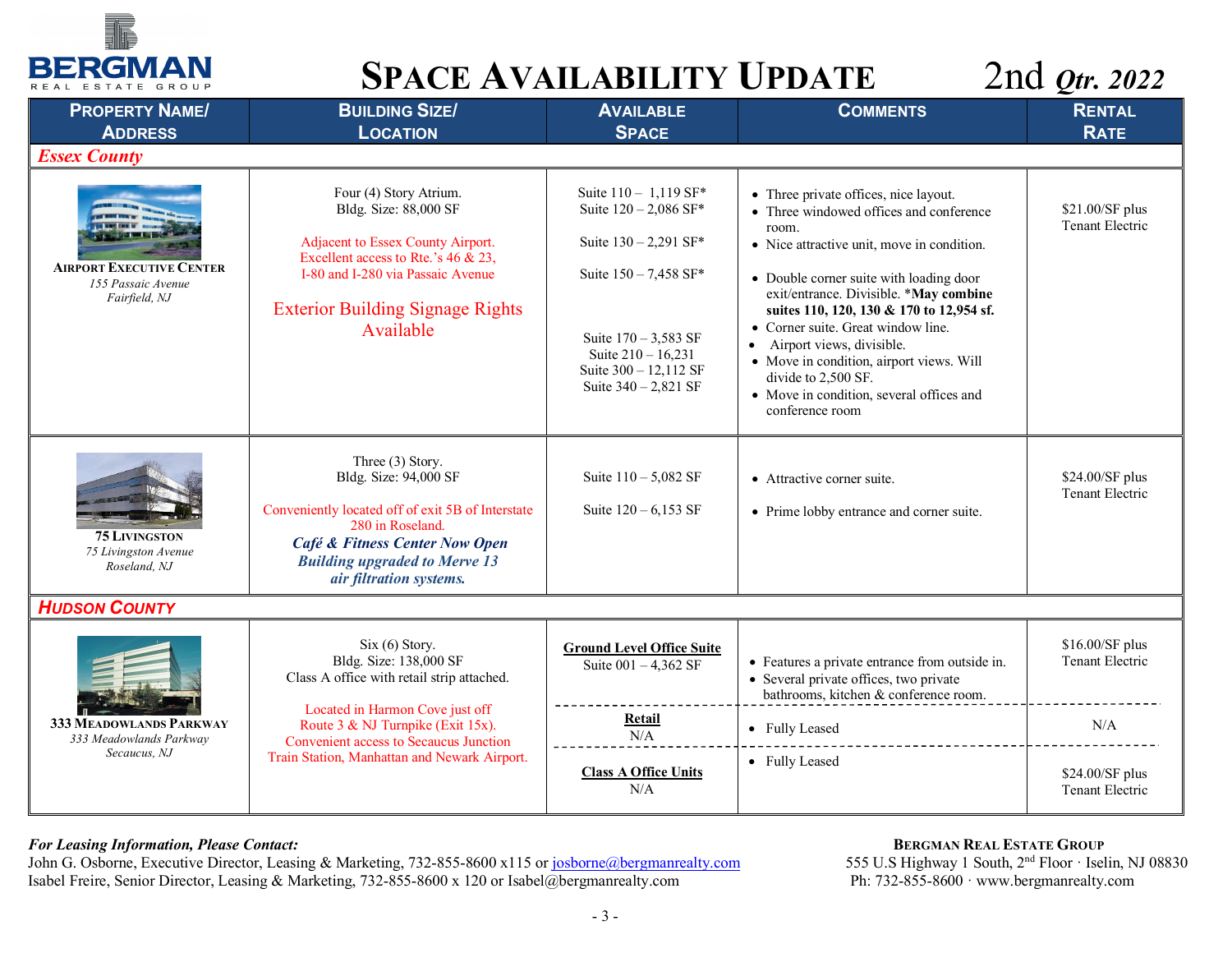

| <b>PROPERTY NAME/</b><br><b>ADDRESS</b>                                    | <b>BUILDING SIZE/</b><br><b>LOCATION</b>                                                                                                                                                                                                                                                                                                                                                                | <b>AVAILABLE</b><br><b>SPACE</b>                                                                    | <b>COMMENTS</b>                                                                                                                                         | <b>RENTAL</b><br><b>RATE</b>                                                                           |
|----------------------------------------------------------------------------|---------------------------------------------------------------------------------------------------------------------------------------------------------------------------------------------------------------------------------------------------------------------------------------------------------------------------------------------------------------------------------------------------------|-----------------------------------------------------------------------------------------------------|---------------------------------------------------------------------------------------------------------------------------------------------------------|--------------------------------------------------------------------------------------------------------|
| <b>MIDDLESEX COUNTY</b>                                                    |                                                                                                                                                                                                                                                                                                                                                                                                         |                                                                                                     |                                                                                                                                                         |                                                                                                        |
| <b>WOODBRIDGE TOWERS</b><br>555 U.S Hwy 1 South<br>Iselin, NJ              | Four (4) Story.<br>Bldg. Size: 85,000 SF<br>Across from Woodbridge Center Mall.<br>Excellent access to Rte's 1, 9, & 440,<br>GSP (Exit 130), NJ Tpk and I-287.<br><b>On-site Food Service</b>                                                                                                                                                                                                           | Suite $170 - 2,823$ SF<br>Suite 330 - 5,199 SF*<br>Suite 340 - 2,439 SF*<br>Suite $350 - 2,733$ SF* | • Nice unit with attractive finishes.<br>• *May combine suites 320, 330 and 340 for<br>a total contiguous unit of 10,371 sf                             | \$24.75/SF plus<br>Tenant Electric                                                                     |
| 510 AT METRO PARK<br>510 Thornall Street<br>Edison, NJ                     | Five (5) Story with three (3) floors<br>of office above two parking levels.<br>Bldg. Size: 65,000 SF<br>Directly across from Metropark Train Station.<br>Excellent access to GSP (Exit 131A),<br>NJ Tpk, and Rte. 1.                                                                                                                                                                                    | Suite $140 - 1,624$ SF<br>Suite 150 - 1,925 SF<br>Suite $310 - 2,175$ SF<br>Suite 165 - 2,849 SF    | • Attractive suite<br>1 office, kitchen, conf. room.<br>Efficient with several private offices<br>$\bullet$<br>Prime entrance off elevator<br>$\bullet$ | \$28.50/SF plus<br>Tenant Electric                                                                     |
| ASPEN CORPORATE PARK I & II<br>1460-1480 U.S Highway 9 N<br>Woodbridge, NJ | Two (2) 3-Story Bldgs, 2 stories office<br>1460 - Bldg Size: 46,000 SF<br>1480 - Bldg. Size: 46,000 SF<br>There is direct access to US Highway 9 North<br>with immediate access to Rt $1 \& 9$ and close<br>proximity to GSP (exit 131) and NJ Turnpike<br>(Exit 11), Rt. 440 and $I - 287$ . Across from<br>Woodbridge Center Mall.<br><b>Building upgraded to Merve 13</b><br>air filtration systems. | Building 1460 - Bld II<br>N/A<br>Building 1480 - Bld I<br>Suite $305 - 2,391$ SF                    | • Move in condition                                                                                                                                     | \$22.00/SF plus<br>Tenant Electric<br>(\$2.00/sf)<br>\$22.00/SF plus<br>Tenant Electric<br>(\$2.00/sf) |

### *For Leasing Information, Please Contact:* $\qquad \qquad$  **<b>BERGMAN REAL ESTATE GROUP**

John G. Osborne, Executive Director, Leasing & Marketing, 732-855-8600 x115 or josborne@bergmanrealty.com 555 U.S Highway 1 South, 2<sup>nd</sup> Floor · Iselin, N<br>Isabel Freire, Senior Director, Leasing & Marketing, 732-855-8600 x Isabel Freire, Senior Director, Leasing & Marketing, 732-855-8600 x 120 or Isabel@bergmanrealty.com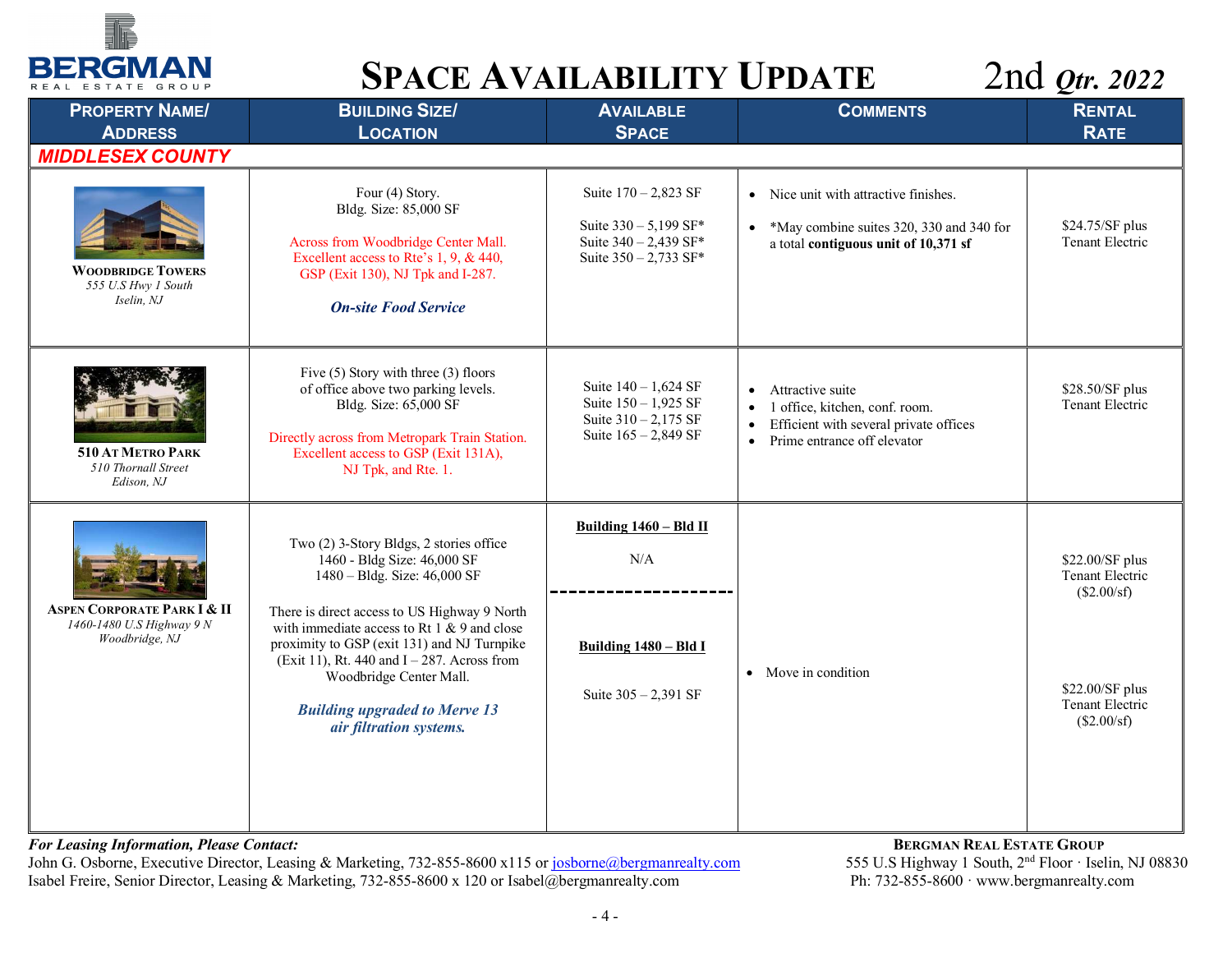



| <b>PROPERTY NAME/</b>                                                            | <b>BUILDING SIZE/</b>                                                                                                                                                                                                                  | <b>AVAILABLE</b>                                                                                                                                                                                                                                                                                                                                                                                                                                                                                                                              | <b>COMMENTS</b>                                                                                                                                                                                                                            | <b>RENTAL</b>                                       |
|----------------------------------------------------------------------------------|----------------------------------------------------------------------------------------------------------------------------------------------------------------------------------------------------------------------------------------|-----------------------------------------------------------------------------------------------------------------------------------------------------------------------------------------------------------------------------------------------------------------------------------------------------------------------------------------------------------------------------------------------------------------------------------------------------------------------------------------------------------------------------------------------|--------------------------------------------------------------------------------------------------------------------------------------------------------------------------------------------------------------------------------------------|-----------------------------------------------------|
| <b>ADDRESS</b>                                                                   | <b>LOCATION</b>                                                                                                                                                                                                                        | <b>SPACE</b>                                                                                                                                                                                                                                                                                                                                                                                                                                                                                                                                  |                                                                                                                                                                                                                                            | <b>RATE</b>                                         |
| <b>MIDDLESEX COUNTY CONTINUED</b>                                                |                                                                                                                                                                                                                                        |                                                                                                                                                                                                                                                                                                                                                                                                                                                                                                                                               |                                                                                                                                                                                                                                            |                                                     |
| <b>500 COLLEGE ROAD EAST</b><br>500 College Road East<br>Princeton, NJ           | Four (4) Story.<br>Bldg. Size: 158,000 SF<br>Located within Forrestal Village Campus<br><b>New Acquisition 2020</b><br><b>On-site Food Service</b><br><b>Lobby Renovations and New Café and</b><br><b>Fitness Center now complete!</b> | <b>First Floor</b><br>Suite 100 - 11,119 SF*<br>Suite 105/107 - 3,492 SF*<br>Divisible<br>Suite 110 - 4,416 SF*<br>Suite 120 - 6,498 SF*<br>*First Flr units contiguous<br>for 14,611, 19,027 and up to<br>25,525 SF.<br>Suite $150 - 3,958$ SF<br><b>Second Floor</b><br>Suite 202/204 - 3,084 SF*<br>Divisible to 1,073 SF<br>Suite 220 - 3,658 SF<br>Suite 240 - 12,482 SF<br>Suite 255 - 2,545 SF**<br>Suite $260 - 7,380$ SF**<br>**Contiguous for 9,925 SF<br><b>Fourth Floor</b><br>Suite $402 - 12,228 + S$<br>Suite $410 - 6,853$ SF | <b>For Leasing Information:</b><br><b>Jones Lange LaSalle</b><br><b>Exclusive Agent</b><br><b>Vinny Di Meglio</b><br><b>Senior Vice President</b><br>609-454-5242<br><b>Erin Moran</b><br><b>Vice President, Brokerage</b><br>732-673-0773 | \$28.00/SF plus<br>\$1.80/SF Tenant<br>Electric     |
| <b>MONMOUTH COUNTY</b>                                                           |                                                                                                                                                                                                                                        |                                                                                                                                                                                                                                                                                                                                                                                                                                                                                                                                               |                                                                                                                                                                                                                                            |                                                     |
| <b>HOLMDEL EXECUTIVE CENTER</b><br>960 Holmdel Road, Bld 1 and II<br>Holmdel, NJ | Two (2) Twin 2-Story Bldgs.<br>Bldg. Size: 34,500 SF each<br>Total Size: 75,000 SF<br>Just off Rte's 34 & 520 with<br>convenient access to Rte's 35 & 18,<br>and GSP (Exits 114 & 109)                                                 | Bldg. 1<br>$1st$ floor $-4,444$ SF<br><b>Bldg. 2</b><br>$2nd - 2,266$ SF                                                                                                                                                                                                                                                                                                                                                                                                                                                                      | • Front corner suite<br>• Attractive corner suite.                                                                                                                                                                                         | $$20.00$ /SF Gross<br>plus Electric and<br>Cleaning |
|                                                                                  |                                                                                                                                                                                                                                        |                                                                                                                                                                                                                                                                                                                                                                                                                                                                                                                                               |                                                                                                                                                                                                                                            |                                                     |

### *For Leasing Information, Please Contact:* $\blacksquare$

John G. Osborne, Executive Director, Leasing & Marketing, 732-855-8600 x115 or josborne@bergmanrealty.com 555 U.S Highway 1 South, 2<sup>nd</sup> Floor · Iselin, N<br>Isabel Freire, Senior Director, Leasing & Marketing, 732-855-8600 x Isabel Freire, Senior Director, Leasing & Marketing, 732-855-8600 x 120 or Isabel@bergmanrealty.com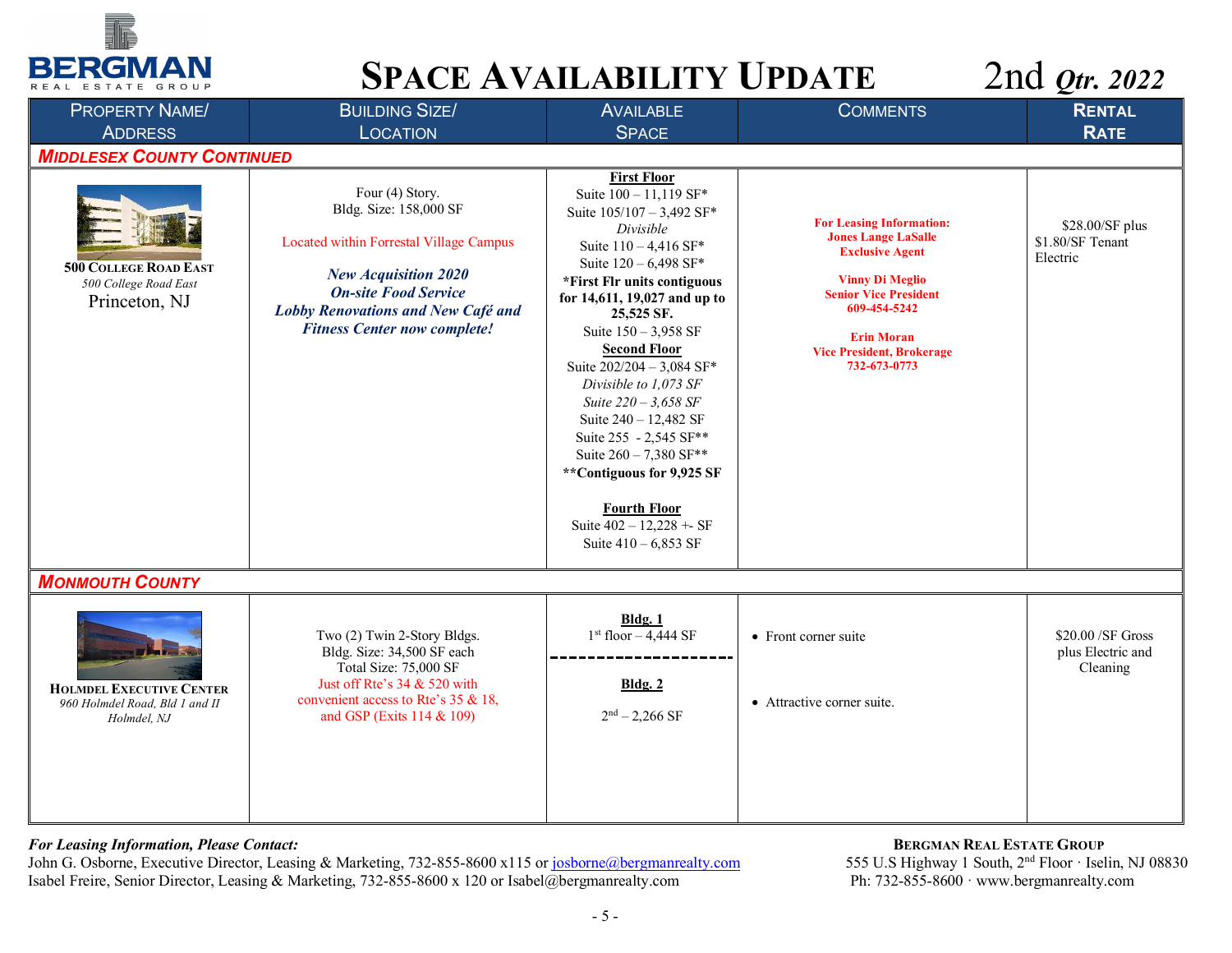



| <b>PROPERTY NAME/</b>                                                     | <b>BUILDING SIZE/</b>                                                                                                                                                                                                                                                                                     | <b>AVAILABLE</b>                                                                                                                                                                                                                    | <b>COMMENTS</b>                                                                                                                                                                          | <b>RENTAL</b>                      |
|---------------------------------------------------------------------------|-----------------------------------------------------------------------------------------------------------------------------------------------------------------------------------------------------------------------------------------------------------------------------------------------------------|-------------------------------------------------------------------------------------------------------------------------------------------------------------------------------------------------------------------------------------|------------------------------------------------------------------------------------------------------------------------------------------------------------------------------------------|------------------------------------|
| <b>ADDRESS</b>                                                            | <b>LOCATION</b>                                                                                                                                                                                                                                                                                           | <b>SPACE</b>                                                                                                                                                                                                                        |                                                                                                                                                                                          | <b>RATE</b>                        |
| <b>MORRIS COUNTY</b>                                                      |                                                                                                                                                                                                                                                                                                           |                                                                                                                                                                                                                                     |                                                                                                                                                                                          |                                    |
| <b>JEFFERSON EXCHANGE</b><br>100-110 South Jefferson Road<br>Whippany, NJ | Two (2) 3-Story Bldgs.<br>100 Jefferson - Bldg. Size: 122,000 SF<br>110 Jefferson - Bldg. Size: 50,000 SF<br>Located just off the intersection of<br>Rte's 24 and I-287. Convenient access to Rte's<br>10, 46, I-80 and I-78.<br>New tenant lounge, conference facility,<br>coworking and fitness center. | <b>Bldg. 100</b><br><b>Co-working Offices</b><br>Suite $110 - Co$ -working space<br>Suite 100 - 10,656 SF<br>Suite $300 - 41,367$ SF                                                                                                | $\bullet$ 13 furnished coworking offices for 1, 2, 3 or<br>6 people. Price ranges from \$950 -<br>\$2,000/month.<br>• Move in condition.<br>• Entire $3rd$ floor. Divisible to 6,000 sf. | \$21.50/SF<br>Plus Tenant Electric |
|                                                                           |                                                                                                                                                                                                                                                                                                           | <b>Bldg. 110</b><br>Suite $\sqrt{104 - 2.722}$ SF<br>Suite 200 - 8,945 SF<br>Suite 202 - 2,484 SF<br>Suite $305 - 1,430$ SF                                                                                                         | • Corner unit.<br>• Divisible, glass entry off elevator.<br>• Double glass door entry off elevator.<br>• 3 windowed offices                                                              |                                    |
| <b>CENTURY OFFICE CAMPUS</b><br>4 Century Drive<br>Parsippany, NJ         | 3-Story Office Building<br>Bldg. Size: 100,036 SF<br>Located just off the intersection of I-287 and<br>Rte's 10 and 202. Close Proximity to Route 24,<br>I-80, I-280 and I-78 leading to NJ Turnpike and<br>Garden State Parkway.<br><b>On-site Food Service</b><br><b>On-site Fitness Center</b>         | <b>First Floor</b><br>Suite $\sqrt{140 - 4001}$ SF<br>Suite 120 - 3,844 SF<br><b>Second Floor</b><br>Suite $240 - 2,561$ SF<br><b>Third Floor</b><br>Suite $350 - 6,397$ SF*<br>Suite 355 - 4,175 SF*<br>*(Contiguous to 10,572 SF) | • Lease out<br>• Several windowed offices, open area and<br>conference room.<br>• Attractive small unit.<br>• Courtyard view.<br>• May combine with suite 350 for 10,572 SF              | \$23.50/SF<br>Plus Tenant Electric |

### *For Leasing Information, Please Contact:* $\qquad \qquad$  **<b>BERGMAN REAL ESTATE GROUP**

John G. Osborne, Executive Director, Leasing & Marketing, 732-855-8600 x115 or josborne@bergmanrealty.com 555 U.S Highway 1 South, 2<sup>nd</sup> Floor · Iselin, N<br>Isabel Freire, Senior Director, Leasing & Marketing, 732-855-8600 x Isabel Freire, Senior Director, Leasing & Marketing, 732-855-8600 x 120 or Isabel@bergmanrealty.com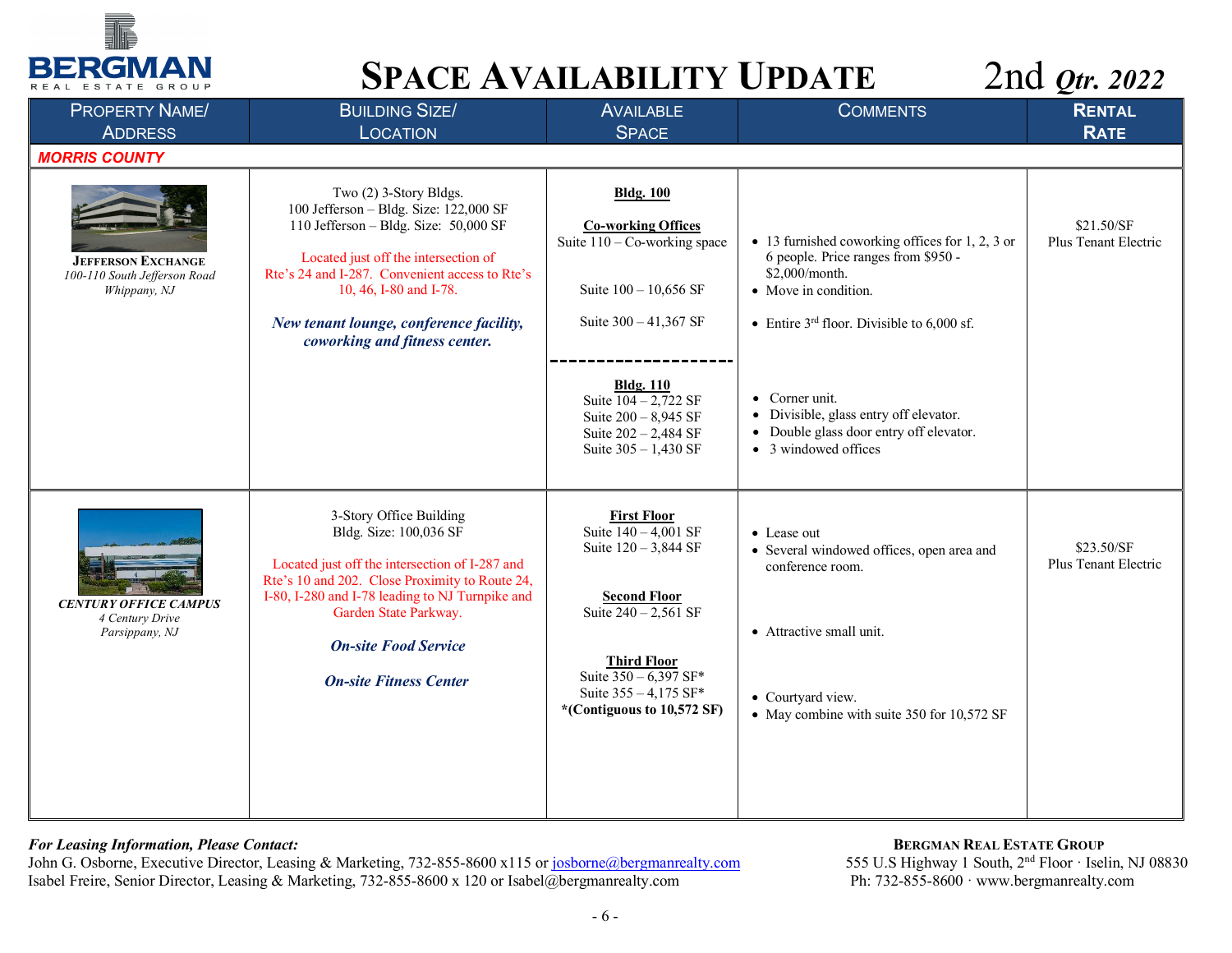



| <b>PROPERTY NAME/</b>                                             | <b>BUILDING SIZE/</b>                                                                                                                                                                                                                                                                                                                                                                                          | <b>AVAILABLE</b>                                                                                                                                                                                                             | <b>COMMENTS</b>                                                                                                                                                                 | <b>RENTAL</b>                                                                               |
|-------------------------------------------------------------------|----------------------------------------------------------------------------------------------------------------------------------------------------------------------------------------------------------------------------------------------------------------------------------------------------------------------------------------------------------------------------------------------------------------|------------------------------------------------------------------------------------------------------------------------------------------------------------------------------------------------------------------------------|---------------------------------------------------------------------------------------------------------------------------------------------------------------------------------|---------------------------------------------------------------------------------------------|
| <b>ADDRESS</b>                                                    | LOCATION                                                                                                                                                                                                                                                                                                                                                                                                       | <b>SPACE</b>                                                                                                                                                                                                                 |                                                                                                                                                                                 | <b>RATE</b>                                                                                 |
| <b>MORRIS COUNTY CONTINUED</b>                                    |                                                                                                                                                                                                                                                                                                                                                                                                                |                                                                                                                                                                                                                              |                                                                                                                                                                                 |                                                                                             |
| <b>CENTURY OFFICE CAMPUS</b><br>5 Century Drive<br>Parsippany, NJ | 3-Story Office Building<br>Bldg. Size: 79,739 SF<br>Located just off the intersection of I-287 and<br>Rte's 10 and 202. Close Proximity to Route 24,<br>I-80, I-280 and I-78 leading to NJ Turnpike and<br>Garden State Parkway.<br><b>On-site Food Service</b>                                                                                                                                                | <b>Third Floor</b><br>Suite 350 - 20,273 SF                                                                                                                                                                                  | • Divisible to 5,000 SF, mostly open plan.                                                                                                                                      | \$23.50/SF<br>Plus Tenant Electric                                                          |
|                                                                   | 3-Story Office Building<br>Bldg. Size: 100,036 SF<br>Located just off the intersection of I-287 and<br>Rte's 10 and 202. Close Proximity to Route 24,                                                                                                                                                                                                                                                          | <b>Co-working Offices</b><br>Suite $140 - \text{Co-working space}$                                                                                                                                                           | • 9 Individual offices for rent. Sizes approx.<br>10 x 10. Monthly rates from \$950 - \$1,250.                                                                                  | <b>Co-working Offices</b><br>Monthly rates ranging<br>from \$950 - \$1,500.00<br>per month. |
| <b>CENTURY OFFICE CAMPUS</b><br>6 Century Drive<br>Parsippany, NJ | I-80, I-280 and I-78 leading to NJ Turnpike and<br>Garden State Parkway.<br><b>On-site Food Service/Tenant Lounge &amp;</b><br><b>Coworking Suites Available</b>                                                                                                                                                                                                                                               | <b>Second Floor</b><br>Suite $205 - 24,122$ SF<br><b>Third Floor</b><br>Suite $350 - 1,587$ SF*<br>Suite $360 - 6,565$ SF*                                                                                                   | • Will Divide to 5,000 SF. Great space.<br>Full back up generator for floor.<br>• Two offices, open area.<br>• Contiguous for 8,152 SF. 12 windowed<br>offices.                 | \$23.50/SF<br>Plus Tenant Electric                                                          |
| <b>7 GIRALDA FARMS</b><br>7 Giralda Farms<br>Madison, NJ          | 3-Story Office Building<br>Bldg. Size: 236,000 SF<br>Located 1.5 miles from downtown Madison and 3<br>miles from Morriston. Proximity to Route 24 and<br>Columbia Turnpike interchange (Exit 2) and easy<br>access to I-287, I-80, I-78 and Route 10.<br>On-site Food Service/Fitness Center<br>Capital Improvement Program Planned for<br>2021.<br>Up to 80,000 SF of contiguous space possibly<br>available. | <b>First Floor</b><br>Suite $\sqrt{120 - 7,174}$ SF<br>Suite 130 - 9,422 SF<br>Suite 150 - 7,753 SF<br>*Suite 190 - 4,110 SF<br><b>Third Floor</b><br>Suite $300 - 20,606$ SF<br>Suite $310 - 60,482$ SF -<br>available 2023 | <b>Call Cushman &amp; Wakefield</b><br><b>Exclusive Agent</b><br><b>Josh Cohen</b><br>973-292-4618<br><b>Bill Brown</b><br>973-292-4613<br><b>Joseph Ratner</b><br>973-292-4611 | \$28.50/SF<br>Plus \$2.40/SF Electric                                                       |

### *For Leasing Information, Please Contact:* $\qquad \qquad$  **<b>BERGMAN REAL ESTATE GROUP**

John G. Osborne, Executive Director, Leasing & Marketing, 732-855-8600 x115 or josborne@bergmanrealty.com 555 U.S Highway 1 South, 2<sup>nd</sup> Floor · Iselin, N<br>Isabel Freire, Senior Director, Leasing & Marketing, 732-855-8600 x Isabel Freire, Senior Director, Leasing & Marketing, 732-855-8600 x 120 or Isabel@bergmanrealty.com